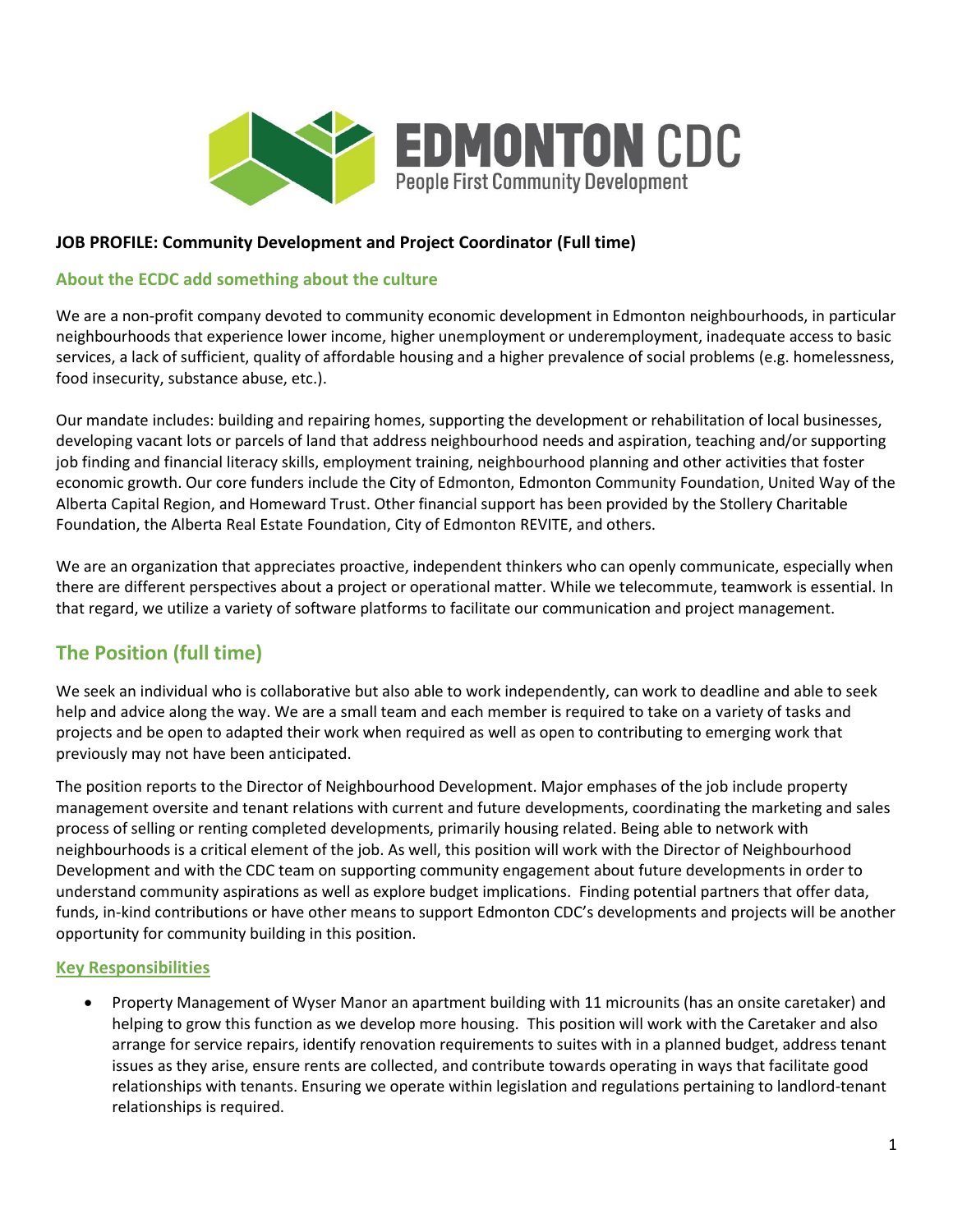- Collaborating with realtors includes coordinating showings of accommodations for sale or rent; researching with realtors properties we may chose to purchase that are boarded up, in foreclosure, and that may or may not have an MLS listing.
- Supporting the marketing and sales process includes networking with local community leagues and other community associations, nonprofit groups, and business associations across the neighbourhoods we are active in to identify potential purchasers or renters of CDC owned housing.
- Connecting with community residents and stakeholders to understand the type of development best suited for an Edmonton CDC property could necessitate facilitating meetings, conducting focus groups, and an understanding of proformas. In preparation for engaging with residents and stakeholders, it may be necessary to conduct or support research to deepen the understanding about the demographics, issues, plans and opportunities in neighbourhoods.
- Finding potential partners that will support Edmonton CDC's work would mean fostering relationships to create mutual understanding of challenges and aspirations. It will mean understanding Edmonton CDC's projects and being able to articulate the connection between the project and the partner.
- Reporting writing, authoring blogs and/or online updates, contributing to the company newsletter and contributing to proposals are also a part of the job.
- Participating in the use of CDC's technology and software platforms, including Microsoft Office 365, Share Point (file management), Freed Camp (project management) and other key software tools.

## **Education and Experience**

Appropriate education in a relevant field of study, with a minimum 5 years' experience in community development and engagement, or equivalent. Experience in real estate marketing would be considered an asset.

#### **Skills, Knowledge and Abilities**

- We anticipate the successful candidate will have a learning curve to address, which will be supported; we need a person who is able to identify their learning requirements and work to grow her/his knowledge and abilities to perform this job.
- Able to build and sustain productive relationships with others from all walks of life.
- Track record of results on housing and business development, working with community.
- Ability to write and communicate effectively (listening, verbal and written).
- Strong working knowledge of Microsoft Office (Word, Excel and PowerPoint, Outlook) and ability to utilize technologies like Slack, Trello, and other collaborative tools.
- Adaptability/flexibility.
- Good judgment and decision-making skills.
- Works well in a deadline intense environment.
- Organized, pays attention to detail, able to manage time and resources to achieve desired outcomes.
- Ability to effectively prioritize and execute tasks in a demanding environment.
- Ability to work well in a team-oriented, collaborative environment requiring strong internal coordination and communication.
- Strong understanding of community engagement and collaboration.